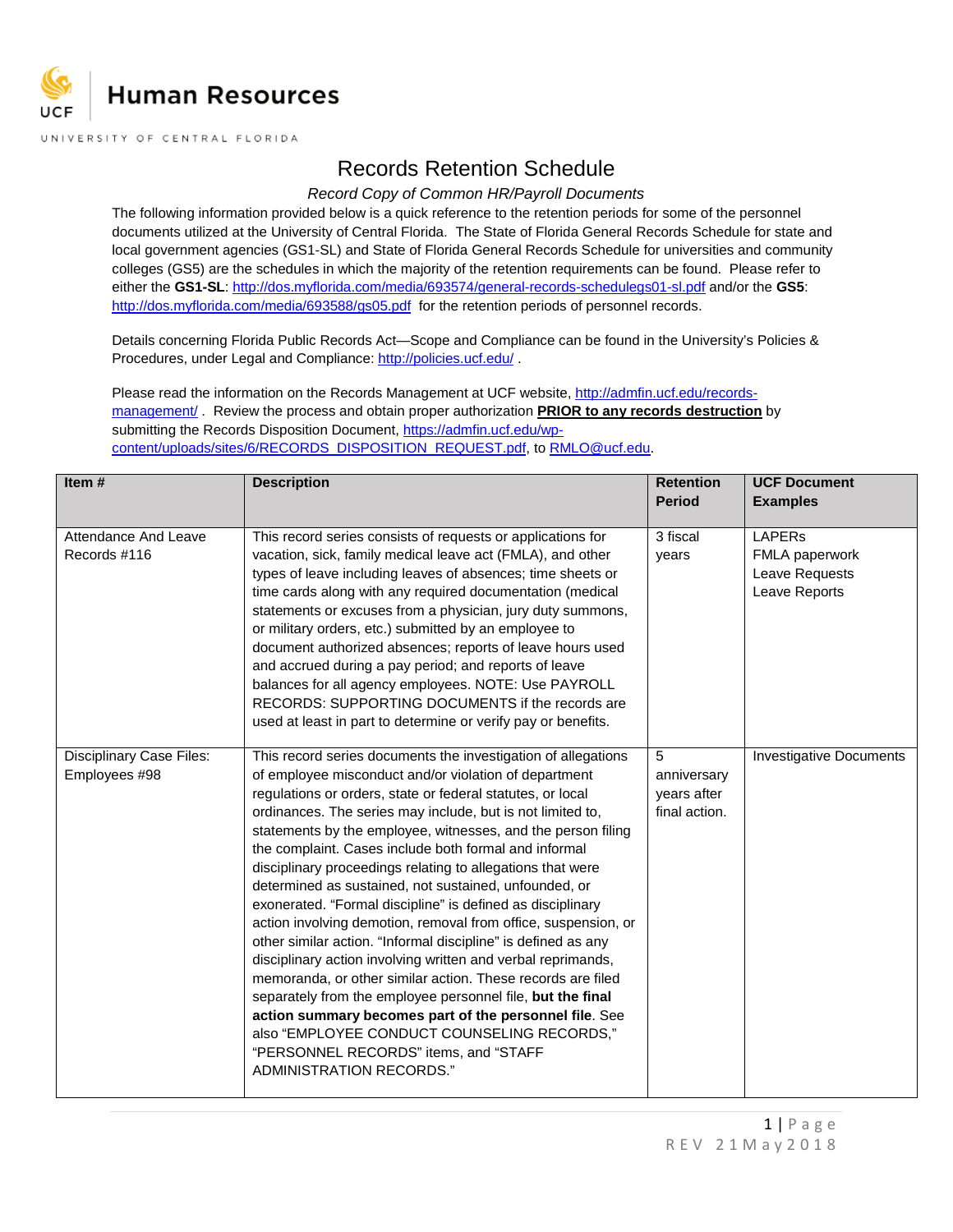| Item#                                                          | <b>Description</b>                                                                                                                                                                                                                                                                                                                                                                                                                                                                                                                                                                                                                                                                                                                                                                                                                                                                                                                                                                                                                                                                                                                                                                              | <b>Retention</b><br><b>Period</b>                                                                   | <b>UCF Document</b><br><b>Examples</b>                                                                                                                                                                                                                                                              |
|----------------------------------------------------------------|-------------------------------------------------------------------------------------------------------------------------------------------------------------------------------------------------------------------------------------------------------------------------------------------------------------------------------------------------------------------------------------------------------------------------------------------------------------------------------------------------------------------------------------------------------------------------------------------------------------------------------------------------------------------------------------------------------------------------------------------------------------------------------------------------------------------------------------------------------------------------------------------------------------------------------------------------------------------------------------------------------------------------------------------------------------------------------------------------------------------------------------------------------------------------------------------------|-----------------------------------------------------------------------------------------------------|-----------------------------------------------------------------------------------------------------------------------------------------------------------------------------------------------------------------------------------------------------------------------------------------------------|
| <b>Employee Conduct</b><br>Counseling Records # 206            | This record series documents initial coaching or counseling of<br>an employee regarding performance or behavior issues that<br>may lead to disciplinary action if not corrected. If disciplinary<br>action is taken, this record becomes part of the employee's<br>disciplinary case file. See also "DISCIPLINARY CASE FILES:<br>EMPLOYEES," "PERSONNEL RECORDS" items, and<br>"STAFF ADMINISTRATION RECORDS                                                                                                                                                                                                                                                                                                                                                                                                                                                                                                                                                                                                                                                                                                                                                                                    | $\mathbf{1}$<br>anniversary<br>year after<br>final action.                                          | Memorandum of<br>Counsel                                                                                                                                                                                                                                                                            |
| <b>Employment Application</b><br>and Selection Records #<br>24 | This record series consists of all records that document the<br>selection process and justify the selection decision, including,<br>but not limited to, the job opportunity announcement and any<br>other recruitment efforts; position description, including the<br>knowledge, skills, and abilities (KSAs) necessary to perform<br>the job; applications and résumés for employment, including<br>any demographic data provided by applicants;<br>correspondence; credential documentation;<br>testing/examination plans, documentation, and results;<br>background investigation/screening documentation; pre-<br>employment health examination records; reference checks;<br>lists of eligible candidates; lists of applicants' ratings or<br>rankings; description of the selection process and selection<br>techniques used; names and titles of all persons participating<br>in the selection process; and other information that affects the<br>selection decisions. Documentation (original or copies)<br>regarding hired candidates should be transferred to the<br>employee's official personnel file. See also "PERSONNEL<br>RECORDS" items and "POSITION DESCRIPTION<br>RECORDS." | 4<br>anniversary<br>years after<br>personnel<br>action<br>provided any<br>litigation is<br>resolved | Applications<br>Resumes/CVs<br><b>Background Checks</b><br>Correspondence<br><b>Interview Questions</b><br><b>Reference Checks</b><br><b>Selection Rationale</b><br>Posting<br>Position<br>Description/Comp<br>Analysis<br>Applicants Demographic<br>Information<br>Search Committee<br>Information |
| Grievance Files #110                                           | This record series consists of records of agency proceedings<br>in the settlement of disputes between the agency as employer<br>and its employees. A grievance may be filed when an<br>employee believes that a work related condition affecting the<br>employee is unjust, inequitable, or a hindrance to effective<br>operation. Section 110.227(4), Florida Statutes, Suspensions,<br>dismissals, reductions in pay, demotions, layoffs, transfers,<br>and grievances, outlines the grievance process for state<br>agency career service employees. See also "COMPLAINTS:<br>CITIZENS/CONSUMERS/EMPLOYEES" and "PERSONNEL<br>RECORDS" items.                                                                                                                                                                                                                                                                                                                                                                                                                                                                                                                                                 | 3 fiscal<br>years after<br>settlement                                                               | Grievance<br>Documentation                                                                                                                                                                                                                                                                          |
| Payroll Records:<br><b>Supporting Documents</b><br>#195        | This record series consists of records used in the process of<br>determining or verifying information regarding payment for<br>salary, retirement or other compensation purposes during an<br>employee's duration of employment. The series may include,<br>but is not limited to, employee time/attendance records when<br>used at least in part to determine or verify pay or benefits,<br>correction forms to rectify errors in payroll processing, pay<br>lists used to verify the payroll certification report, and other<br>related supporting materials. See also other "PAYROLL<br>RECORDS" items.                                                                                                                                                                                                                                                                                                                                                                                                                                                                                                                                                                                      | 5 fiscal<br>years                                                                                   | Timesheets/LAPERS<br>Payroll<br>Processor/Authorizer<br>Reports<br>Off Cycle Request<br>Forms<br><b>Retroactive Request</b><br>Forms                                                                                                                                                                |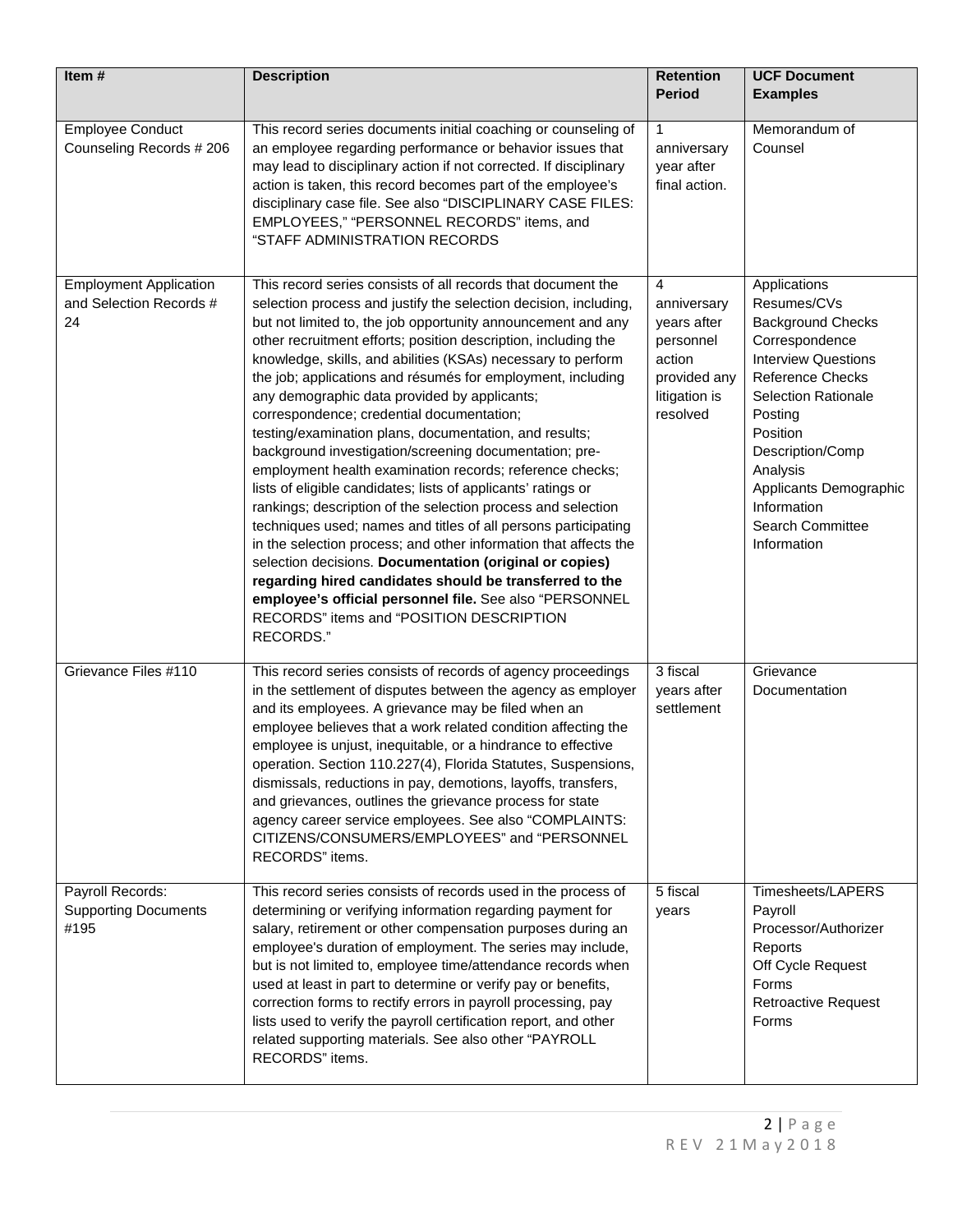| Item#                                                                     | <b>Description</b>                                                                                                                                                                                                                                                                                                                                                                                                                                                                                                                                                                                                                                                                                                                                                                                                                                                                                                                                                                                                                                                                                                                                                                                                                                                                                                                                                                                                                     | <b>Retention</b><br><b>Period</b>                                                | <b>UCF Document</b><br><b>Examples</b>                                                                                                                                                                                                                                                                                                                                                                                                                              |
|---------------------------------------------------------------------------|----------------------------------------------------------------------------------------------------------------------------------------------------------------------------------------------------------------------------------------------------------------------------------------------------------------------------------------------------------------------------------------------------------------------------------------------------------------------------------------------------------------------------------------------------------------------------------------------------------------------------------------------------------------------------------------------------------------------------------------------------------------------------------------------------------------------------------------------------------------------------------------------------------------------------------------------------------------------------------------------------------------------------------------------------------------------------------------------------------------------------------------------------------------------------------------------------------------------------------------------------------------------------------------------------------------------------------------------------------------------------------------------------------------------------------------|----------------------------------------------------------------------------------|---------------------------------------------------------------------------------------------------------------------------------------------------------------------------------------------------------------------------------------------------------------------------------------------------------------------------------------------------------------------------------------------------------------------------------------------------------------------|
| Personnel Records: Florida<br>Retirement System #19                       | This record series consists of all personnel information<br>relating to each employee participating in the Florida<br>Retirement System (FRS). The series may include, but is not<br>limited to, employment applications, résumés, personnel<br>action reports, correspondence, oaths of loyalty, fingerprints,<br>job-related medical examination reports, performance<br>evaluation reports, workers' compensation reports, copies of I-<br>9 forms (Department of Homeland Security, U.S. Citizenship<br>and Immigration Services, Employment Eligibility Verification<br>form), benefits records, work schedules/assignments, training<br>records, emergency contact information, and other related<br>materials. Section 110.201, Florida Statutes, Personnel rules,<br>records, and reports, and Rule 60L-30, Florida Administrative<br>Code, Personnel Programs and Records, require state<br>agency personnel officers to institute uniform personnel rules<br>and procedures and to determine what records are to be filed<br>in their agency's official personnel files. Agencies should<br>ensure that any records needed beyond the stated retention<br>to calculate post-employment benefits are retained. See also<br>"DRUG TEST CASE FILES," "EMPLOYMENT APPLICATION<br>AND SELECTION RECORDS," "EMPLOYMENT ELIGIBILITY<br>VERIFICATION FORMS," "STAFF ADMINISTRATION<br>RECORDS," and other "PERSONNEL RECORDS" items. | 25 fiscal<br>years after<br>separation<br>or<br>termination<br>of<br>employment. | Documents within the<br>personnel files of line<br>employees (USPS, A&P,<br>Faculty)<br>Employment<br>Applications<br>Resumes<br>Transcripts<br><b>Onboarding Paperwork</b><br>Employment<br>Agreements<br>Personnel Action Forms<br>Performance Appraisals<br><b>Training Documents</b><br><b>Final Disciplinary Action</b><br>Summary<br><b>Position Descriptions</b><br><b>Compensation Analysis</b><br><b>Commendation Letters</b><br><b>Resignation Letter</b> |
| Personnel Records:<br>OPS/Volunteer<br>Intern/Temporary<br>Employment #66 | This record series consists of all personnel information<br>relating to each Other Personnel Services (OPS), volunteer,<br>intern, or temporary employee within each agency. The series<br>may include, but is not limited to, employment applications,<br>résumés, personnel action reports, correspondence, oaths of<br>loyalty, fingerprints, job-related medical examination reports,<br>performance evaluation reports, workers' compensation<br>reports, copies of I-9 forms (Department of Homeland<br>Security, U.S. Citizenship and Immigration Services,<br>Employment Eligibility Verification form), benefits records,<br>work schedules/assignments, training records, emergency<br>contact information, and other related materials. Temporary<br>employees may include personnel referred by a local<br>employment agency. Section 110.201, Florida Statutes, and<br>Rule 60L-30, Florida Administrative Code, require state<br>agency personnel officers to institute uniform personnel rules<br>and procedures and to determine what records are filed in the<br>personnel file. See also "DRUG TEST CASE FILES,"<br>"EMPLOYMENT APPLICATION AND SELECTION<br>RECORDS," "EMPLOYMENT ELIGIBILITY VERIFICATION<br>FORMS," "STAFF ADMINISTRATION RECORDS," and other<br>"PERSONNEL RECORDS" items.                                                                                                                       | 3 fiscal<br>years after<br>separation<br>or<br>termination<br>of<br>employment.  | Documents with in the<br>personnel files of OPS<br>employees (student,<br>non-student)<br>Employment<br>Applications<br>Resumes<br>Transcripts<br><b>Onboarding Paperwork</b><br>Employment<br>Agreements<br>Personnel Action Forms<br><b>Training Documents</b><br><b>Commendation Letters</b><br><b>Resignation Letter</b>                                                                                                                                        |